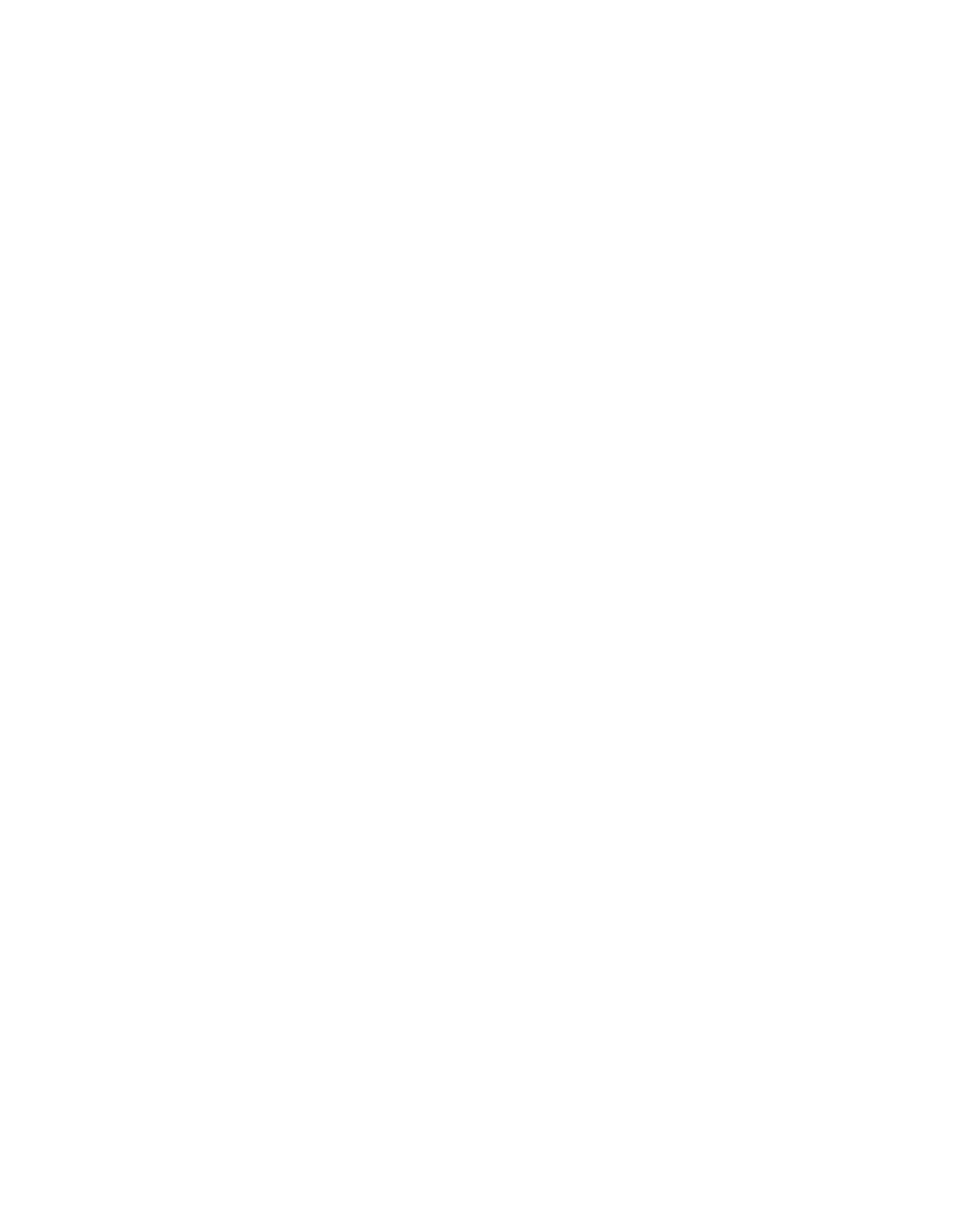## **BACKGROUND:**

On April 6, 2021, the City Council upheld the Planning Commission's approval of the Ladera Linda Community Center and Park Project. The summary of the approval are as follows:

- Adopted Resolution No. 2021-13 upholding the Planning Commissionapproved planning entitlements, with conditions of approval, consisting of Conditional Use Permit, Major Grading Permit, Variance and Site Plan Review application findings (planning entitlements), thereby approving the project with certain modifications to the conditions.
- Directed Staff to proceed with the completion of construction documents and authorize advertisement of bids upon final completion of plans and specifications for the project.
- Directed Staff to relocate and optimize handicap parking spaces closer to the building and explore the cost and effective ways to install exterior shutters over glass surfaces to provide the necessary security.

Based on the City Council's directives on the project, which was estimated to cost approximately \$15.7 million at the April 6 meeting, potential financing options were presented to the Finance Advisory Committee (FAC) at a special meeting on April 22, 2021 (Attachment C). At the conclusion of the meeting, FAC formed two Subcommittees to review (1) financing options and (2) operating financial impacts of the new facility. The Subcommittee Members for the financing options are Vice Chair Lewis and Members MacAllister and Yourman. The Subcommittee for the operating financial impacts is comprised of Members Vlaco and Seal.

On May 6, 2021, the financing options Subcommittee presented its recommendations to the larger FAC, which, after considering the information presented, voted unanimously to forward the following recommendation to the City Council:

- Use up to 50% of the City's American Rescue Plan Act (ARPA) funding for the project. Currently estimated at \$3.9 million.
- Use any available funding from the Quimby Fund for the project. Currently estimated at \$943,500.
- For the remaining balance of the Project cost, fund the difference between a loan and the Capital Infrastructure Program (CIP) Fund reserve, as follows:
	- o Use iBank to finance the remaining 50% of the project cost, after the use of ARPA and the Quimby Fund, with a term of 10 years. Currently, the estimated financing amount is \$5.5 million or 35% of the total estimated project cost as reported on April 6.
	- $\circ$  Use reserves from the CIP Fund to fund the remaining 50% of the project cost. Currently, it is estimated that \$5.3 million or 34% of the total estimated project cost, as reported on April 6, would be needed.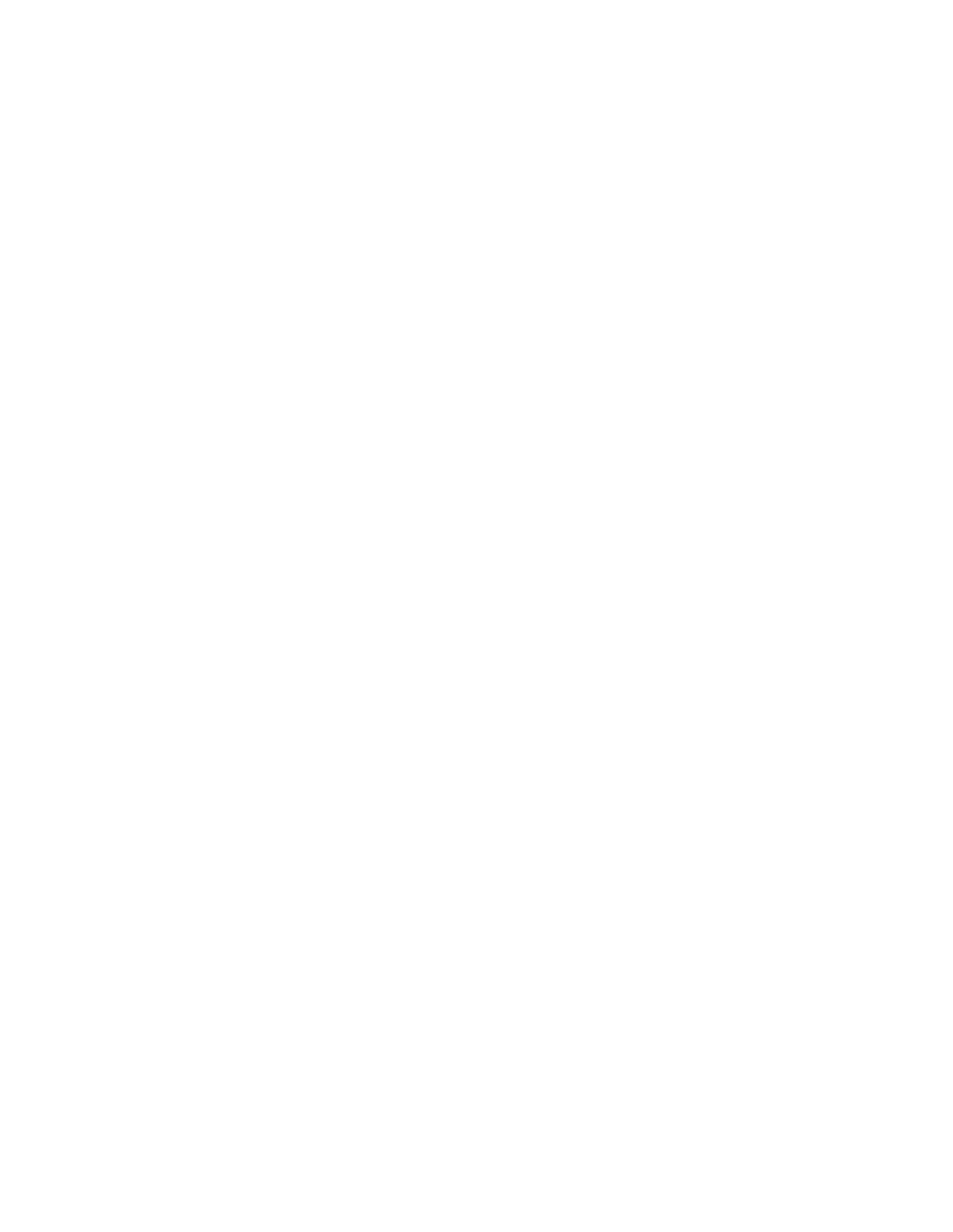• Create a framework to replenish the CIP Fund with interest earnings, additional transfers from the General Fund when there is a surplus, and private funding such as donations and capital fundraisers.

The above recommendation from FAC ensures that construction of the project will not result in any tax increase to residents and that projects identified in the 5-year CIP continue to be funded based on the City's current practice of using transient occupancy tax (TOT) generated by Terranea and restricted funds.

At the same meeting, the operating financial impacts Subcommittee also reported that it met with Finance Director Nguyen, Recreation and Parks Deputy Director Trautner, and Recreation and Parks Senior Administrative Analyst Waters to discuss the project's operating revenues and expenditures after construction is completed. The discussion that ensued with the Subcommittee revealed that it is too early and there is not enough data or information to make any assumptions of the operating impacts of the new facility. Therefore, the FAC recommended, as part of the next fiscal year workplan, that the Subcommittee continue to analyze the operational, financial impacts of the project.

## **DISCUSSION:**

## **Project Procurement**

During the April 22, 2021, FAC special meeting, Staff reiterated to the FAC the following three procurement options that were previously presented by Kosmont Transaction Services (KTS) at the February 25 meeting:

- Traditional (design-bid-build)
	- $\circ$  The City's responsibility is from start to finish of the project.
	- o Requires bidding out most components of the project.
	- o May take longer to complete.
	- o Flexible financing options.
- Total Project Delivery
	- o The City is not responsible for the project installation.
	- o Guaranteed delivery.
	- o Limited to lease payment.
- Design-Build
	- $\circ$  The City's responsibility is from start to finish of the project.
	- o One contractor to design and build.
	- o Streamline the process to reduce the time to complete.
	- o Flexible financing options.

At the April 22 meeting, the FAC was informed that the City is too far along the design process that the options of design-build and total project delivery are no longer viable. Therefore, the only procurement option the City has at this point is the traditional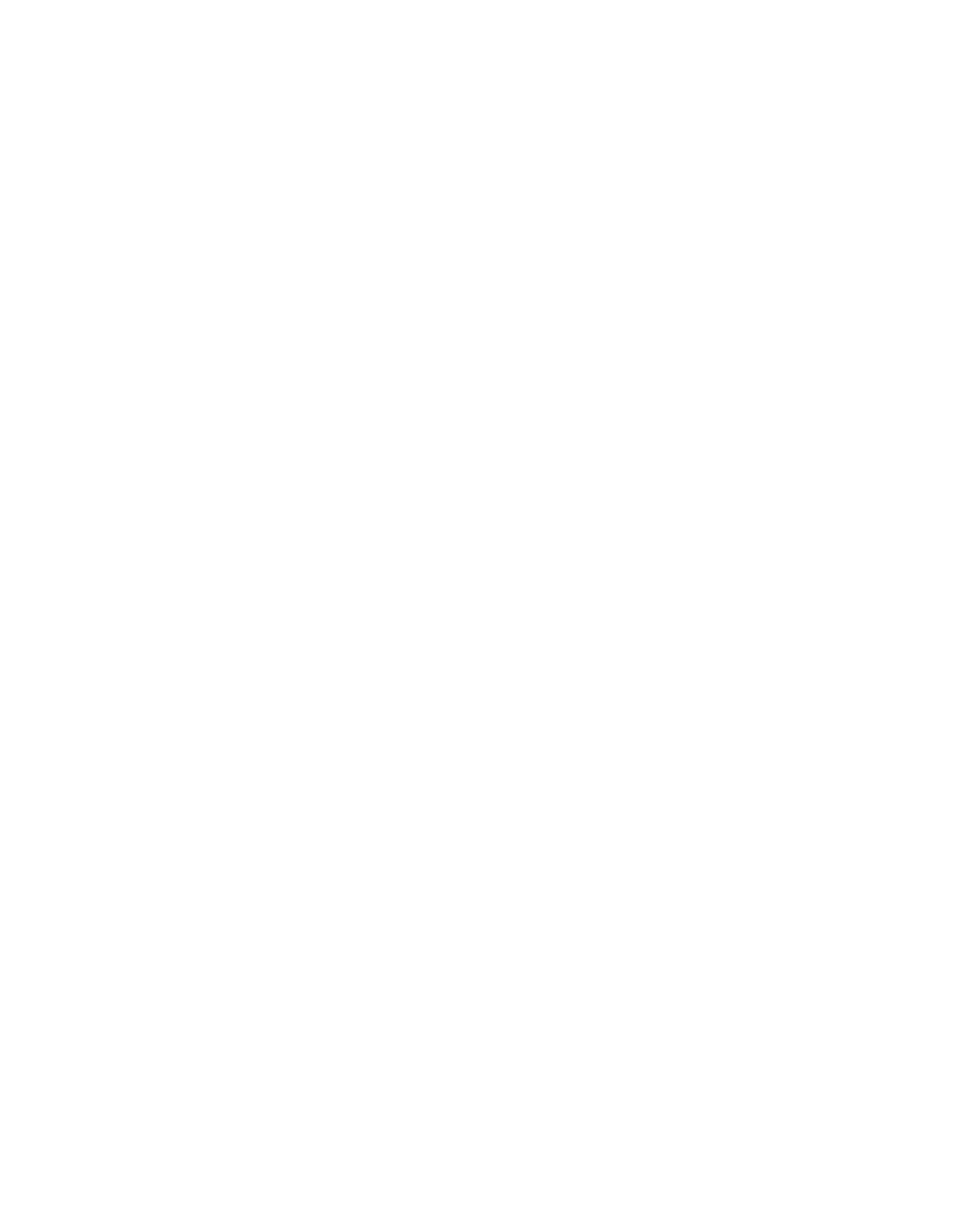approach (design-bid-build). The FAC agreed with the recommendation and did not discuss the procurement option at the subcommittee meeting or at the May 6 follow-up meeting.

#### **Financing Options**

At the April 22 meeting, Staff also reintroduced the following four financing options that KTS previously presented at the February 25 meeting:

- Current Resources
	- o Cash reserves
	- o Grants
	- o Special revenues
- Issue Securities
	- o Loan
	- $\circ$  General Obligation Bonds requires an affirmative vote of 2/3 of registered voters
	- o Lease Revenue Bonds no voter requirement
- Lease
	- $\circ$  Direct Lease non-tax exempt, term of less than 30 years
	- $\circ$  Total Project Delivery tax-exempt, 30-year term

During the discussion, FAC suggested a fifth option of private funding, such as donations and capital campaign fundraising. Staff and a couple of FAC members indicated that it is too late in the process to consider private funding as a financing option for the project. However, the FAC feels that private funding should be considered to try to replenish the CIP Fund Reserves used for the project.

After discussion ensued at the May 6 meeting, FAC agreed to finance the project from a combination of restricted funds, CIP Fund, and loan. The Committee agreed that the use of restricted funds for the project should be considered before using the CIP Fund and loan. FAC also noted that the balance of the total cost of the project, after the use of ARPA and Quimby Fund, should be split between the CIP Fund reserve and loan. For example, if the cost for the project increased to \$16 million from the current estimate of \$15.7 million, after using ARPA and Quimby Fund, the remaining balance of \$11,480,000 will be split evenly between the CIP Fund reserve and a loan.

Currently, the two restricted funds that the City can consider using for the project would come from the anticipated funds from the anticipated ARPA and Quimby Fund. The estimated funding from ARPA for the City is approximately \$7.8 million. The estimated fund balance in Quimby Fund on June 30, 2021, is approximately \$943,500. The FAC recommends using up to 50% of ARPA and all the available funds from the Quimby Fund for this project.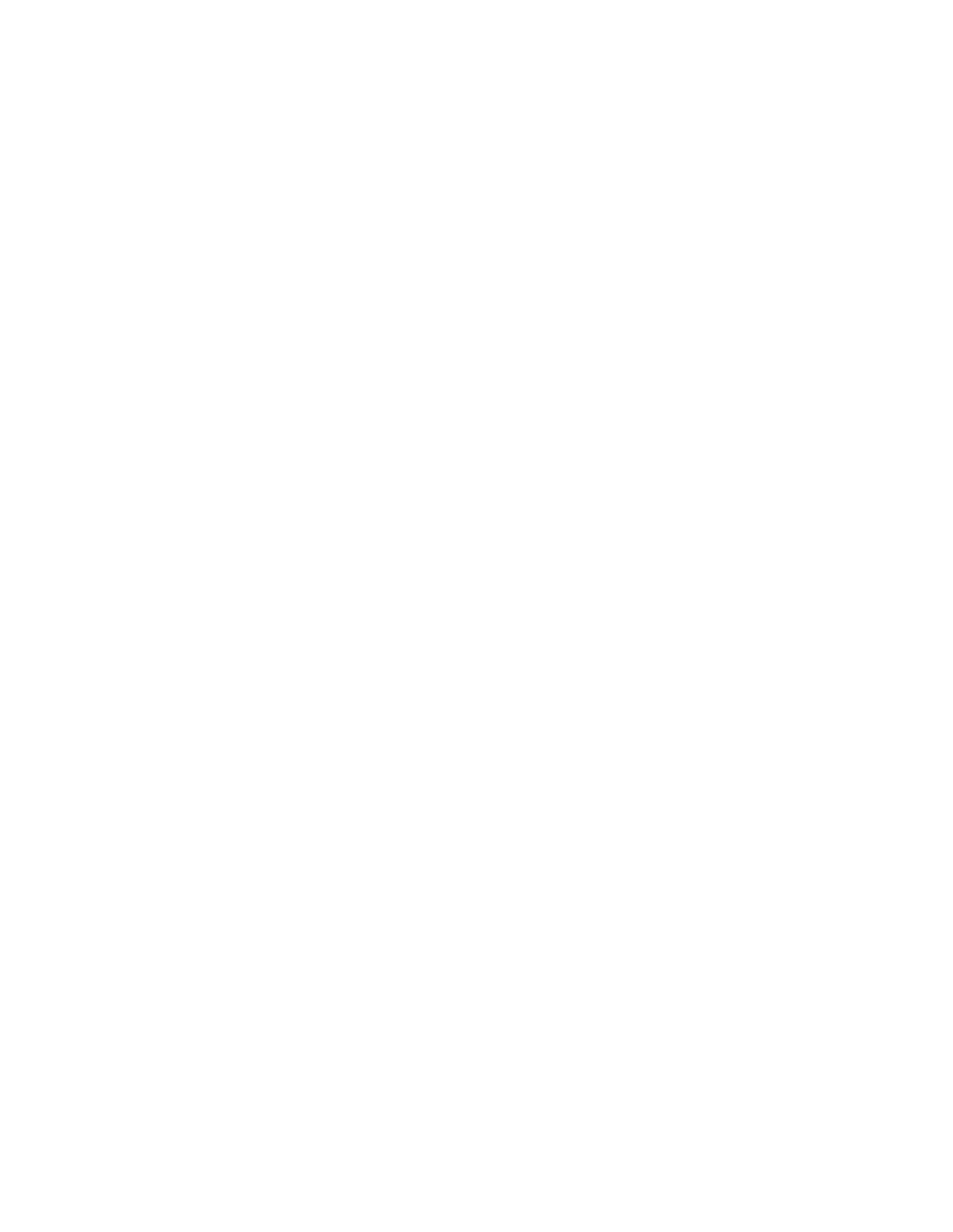Table 1 below estimates how the project funding would be allocated based on the cost estimate of \$15.7 million presented at the April 6 meeting.

## **Table 1: Ladera Linda Funding Summary**

| <b>Funding Description</b> | <b>Amount</b> |     |
|----------------------------|---------------|-----|
| <b>ARPA Fund</b>           | \$3,908,500   | 25% |
| <b>Quimby Fund</b>         | 943,500       | 6%  |
| <b>CIP Fund</b>            | 5,338,000     | 34% |
| <b>iBank Loan</b>          | 5,500,000     | 35% |
| <b>Total Funding</b>       | \$15,690,000  |     |

The following discussion provides details to the above allocation.

## American Rescue Plan Act (ARPA)

The ARPA was approved by Congress and subsequently signed into law by President Biden on March 11, 2021. The relief package provides funding in several areas such as state and local aid, education, rental assistance, and transit. Based on the preliminary information that the City received from the Government Finance Officers Association and the League of California Cities, the City's allocation under the state and local fiscal aid of \$350 billion is estimated to be \$7.8 million. Based on the most current information, eligible uses may include:

- Revenue replacement for the provision of government services to the extent of the reduction in revenue due to the COVID-19 public health emergency relative to revenues collected in the most recent fiscal year prior to the emergency;
- Premium pay for essential workers;
- Assistance to small businesses, households, and hard-hit industries, and economic recovery
- Investments in water, sewer, and broadband infrastructure.

The FAC recommends using up to 50% of the allocation from the ARPA to fund the project based on the following reasons:

- The project is ready and eligible for ARPA funds under revenue replacement.
	- o Due to the sudden revenue loss from the TOT over the last 18 months, the City may use ARPA funds for the purpose of revenue replacement. As illustrated in Table 2 below, the City's estimated TOT revenue loss is \$4.5 million.
	- o Since over 90% of the City's TOT is transferred to the CIP to fund capital projects, it would be an opportunity to utilize this grant and replace the revenue loss in the CIP caused by the pandemic.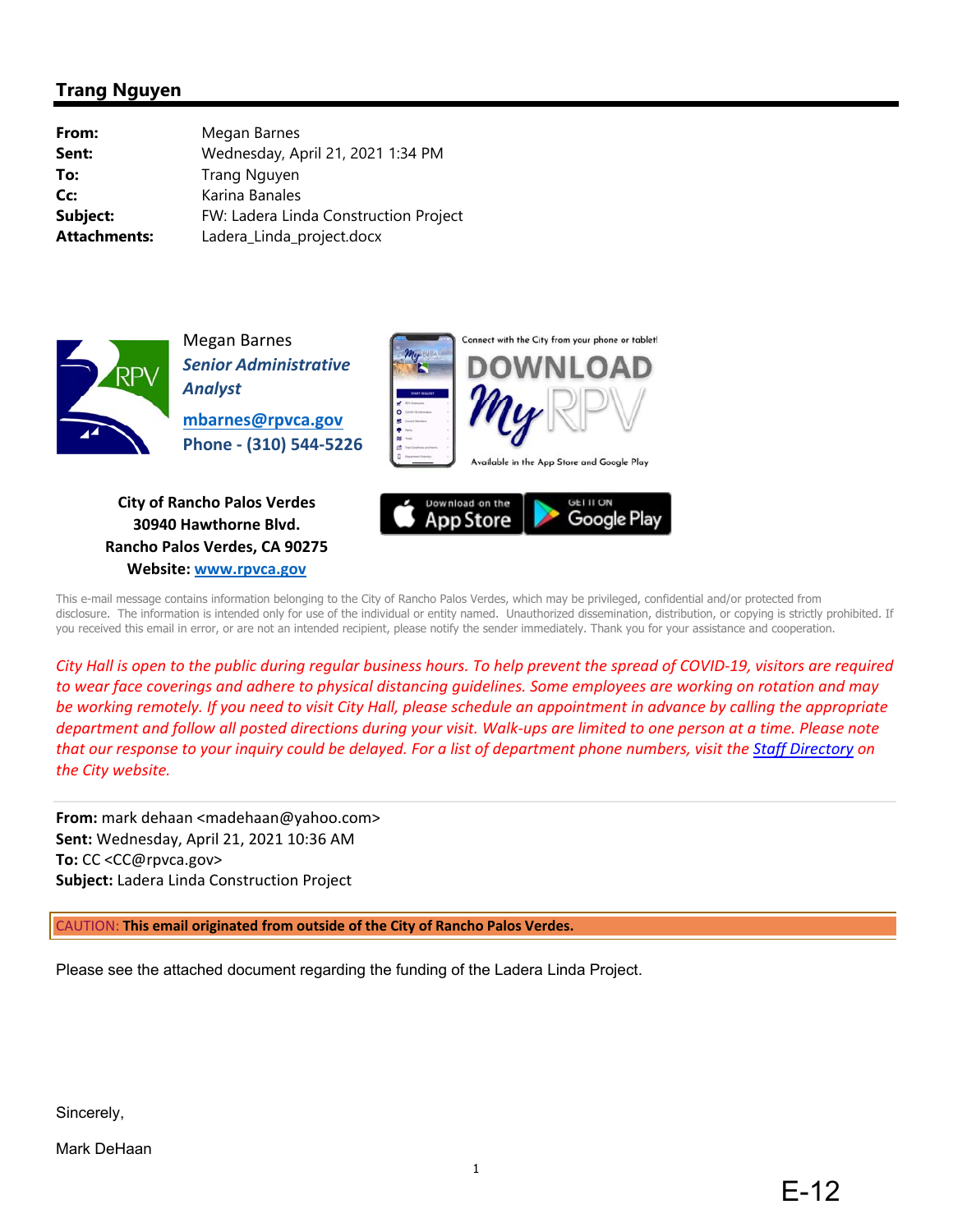- $\circ$  Additionally, by applying for the revenue replacement section of the ARPA, the City may have more control on how funds can be used for capital projects. Whereas the other eligible uses are restricted for a specific purpose (i.e., infrastructure is listed for water, sewer, and broadband).
- Timing
	- o The funding for ARPA must be spent, not committed, by December 2024. Based on the current staffing capacity and the scheduled projects from the five-year CIP presented to the City Council on April 12, 2021, it would seem unattainable to schedule additional capital projects and spend more than 50% of the ARPA funds by 2024.

|                         | <b>TOTAL</b>              |                |                |               |                |                          |
|-------------------------|---------------------------|----------------|----------------|---------------|----------------|--------------------------|
|                         | <b>REVENUE</b>            | FY 18-19       | FY 19-20       | FY 19-20      | FY 20-21       | FY 20-21                 |
|                         | <b>LOSSES</b>             | <b>Actuals</b> | <b>Actuals</b> | <b>Losses</b> | <b>YE Est.</b> | <b>Losses</b>            |
| <b>TOT</b>              | <mark>(4,545,195) </mark> | 5,645,497      | 3,909,799      | (1,735,698)   | 2,836,000      | <mark>(2,809,497)</mark> |
| Sales tax               | (1, 186, 720)             | 2,661,181      | 2,163,342      | (497,839)     | 1,972,300      | (688, 881)               |
| Permits & fees          | (718,290)                 | 2,217,106      | 1,916,822      | (300, 284)    | 1,799,100      | (418,006)                |
| <b>Business License</b> | (280, 418)                | 945,792        | 896,166        | (49,626)      | 715,000        | (230, 792)               |
| Interest Earnings       | (214, 586)                | 366,409        | 358,232        | (8, 177)      | 160,000        | (206, 409)               |
| Rental/Leases           | (702, 382)                | 478,729        | 189,076        | (289, 653)    | 66,000         | (412, 729)               |
| <b>PVIC Sales</b>       | (174, 708)                | 137,551        | 92,494         | (45,057)      | 7,900          | (129, 651)               |
| <b>TOTAL</b>            | (7,822,299)               | 12,452,265     | 9,525,931      | (2,926,334)   | 7,556,300      | (4,895,965)              |

## **Table 2: Estimated Revenue Losses**

*\*FY 2020-21 year-end estimates is based on the third quarter review as presented in the preliminary budget report.*

# Quimby Fund

The Quimby Fund is a restricted fund for parks and recreation usage. Therefore, the project is an eligible use of funds. The revenue sources for this fund are from developer fees and dedication of land for park and recreation purposes. At the beginning of FY 2020-21, the Quimby Fund had a fund balance of almost \$1.1 million and is projected to end the year with just over \$943,500. The reduction is due to the outstanding contract balance with Johnson Favaro, the project designer. The FAC recommends using all available funds in Quimby Fund.

# Capital Infrastructure Program (CIP) Fund

The CIP Fund is the primary funding source for the City's capital projects. At the start of FY 2020-21, CIP had a fund balance of over \$25.3 million. This fund is estimated to end the year with \$24.5 million in fund balance. The City Council Reserve Policy requires the CIP Fund to maintain a reserve of \$5 million, leaving the fund with an estimated excess reserve of over \$19.5 million on June 30, 2021.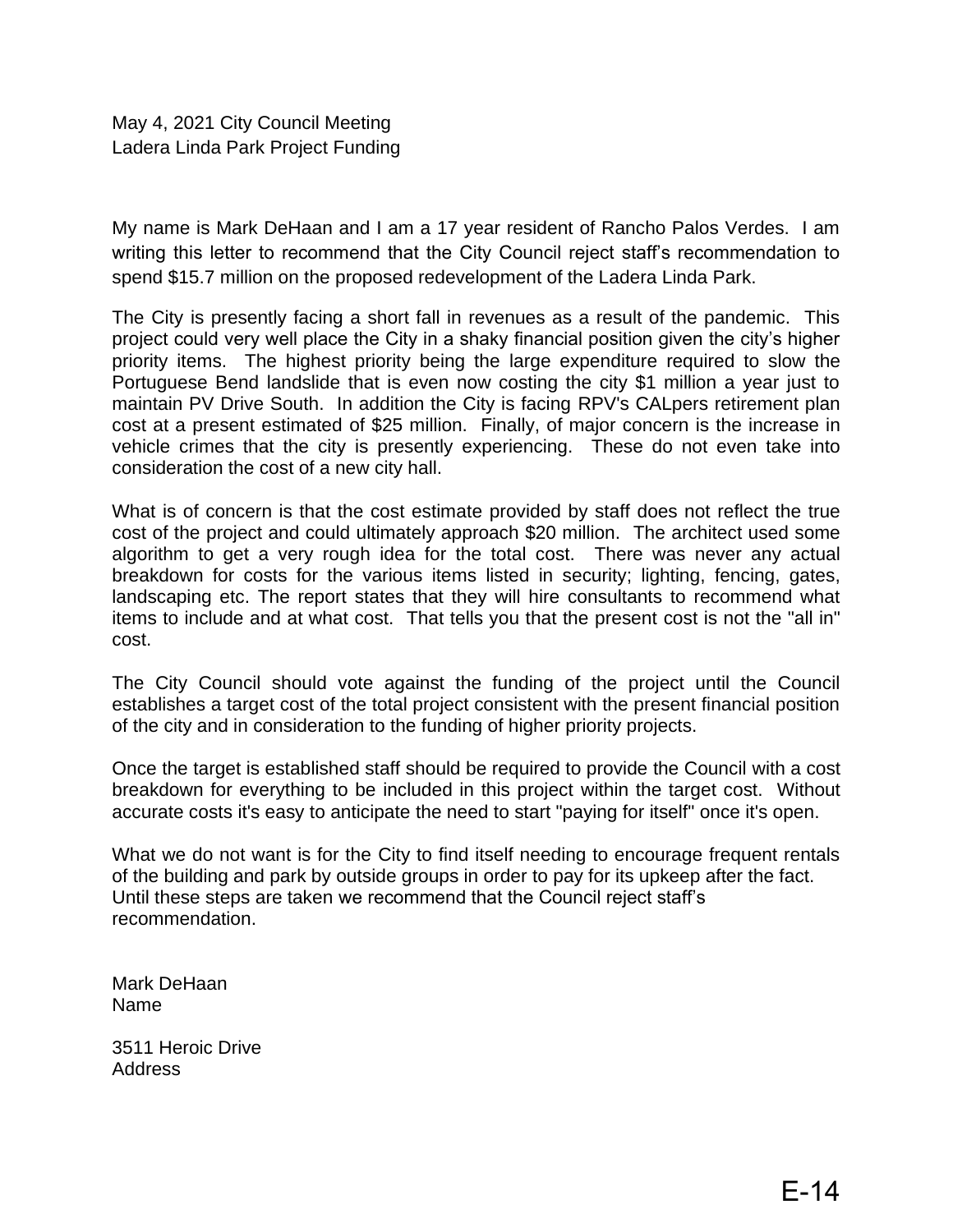CIP Fund spending can be split into two general categories: annual capital projects, which are funded by annual transfers from the General Fund, and one-time City Council-directed projects, which are funded by the CIP excess fund reserve. Based on past City Council policy when Terranea was being entitled, it was determined that TOT generated from the hotel would not support General Fund operations but rather transferred to the CIP to fund annual capital projects. That has been the practice of the City until FY2017-18, when the TOT began funding the increases to the Los Angeles County Sheriff's contract. Funds for some CIP projects that were not completed in the past were moved to the CIP Reserve, as well as the occasional transfer of funds from the General Fund. The intent was to build a healthy reserve for unforeseen projects and/or fund one-time City Council-directed capital projects for the public's benefit and use.

Staff reviewed the CIP Fund and less than 40% of the budget was typically spent by June 30 of each fiscal year, with an average of \$3.3 million spent on capital project over the last three fiscal years between FY 2018-19 and FY 2020-21. In other words, the remaining unspent funds were returned to the fund balance. Based on the 10-year forecast for transfers from General Fund to CIP Fund, the average transfer is estimated at over \$3.4 million from FY 2022-23 to FY 2030-31 (Attachment A). The estimated transfer amount includes the estimated reduction of \$2 million from public safety increases. Therefore, the FAC is comfortable with making the recommendation of using the CIP excess reserve to fund the project and the annual payment for any debt service.

Based on the current estimated project cost of \$15.7 million, the projected use of the CIP excess reserve as recommended by the FAC, is approximately \$5.3 million plus the annual payment of any debt service for the next 10 years of just over \$6.3 million for a total use of CIP reserve of about \$11.6 million (see next section on debt service). With conservative estimates of \$2,200,000 on interest earnings and \$2,200,000 on additional transfers from the General Fund over 10 years, the net impact on the CIP Fund is \$7.3 million over the next 10 years, bringing the CIP Fund balance to approximately \$16.8 million in FY 2030-31. This fund balance would enable the City to fund one-time unforeseen capital project or other City Council-directed projects, such as the Portuguese Bend Landslide Remediation or Western Avenue Beautification projects, if desired. This does not account for potential grant funds available for future capital projects, such as the Portuguese Bend Landslide Remediation project as currently being sought.

| FY 2020-21 Estimated ending fund balance  | \$24,098,510   |  |  |  |
|-------------------------------------------|----------------|--|--|--|
| Initial funding for Ladera Linda          | (5,338,000)    |  |  |  |
| 10-year of annual payments                | (6,355,400)    |  |  |  |
| Projected 10-year interests               | 2,200,000      |  |  |  |
| Projected 10-year of additional transfers | 2,200,000      |  |  |  |
| FY 2030-31 Estimated ending fund balance  | \$16,805,110   |  |  |  |
|                                           |                |  |  |  |
| <b>Estimated Net impact on CIP Fund</b>   | \$ (7,293,400) |  |  |  |

#### **Table 3: Estimated Net Impact on the CIP Fund**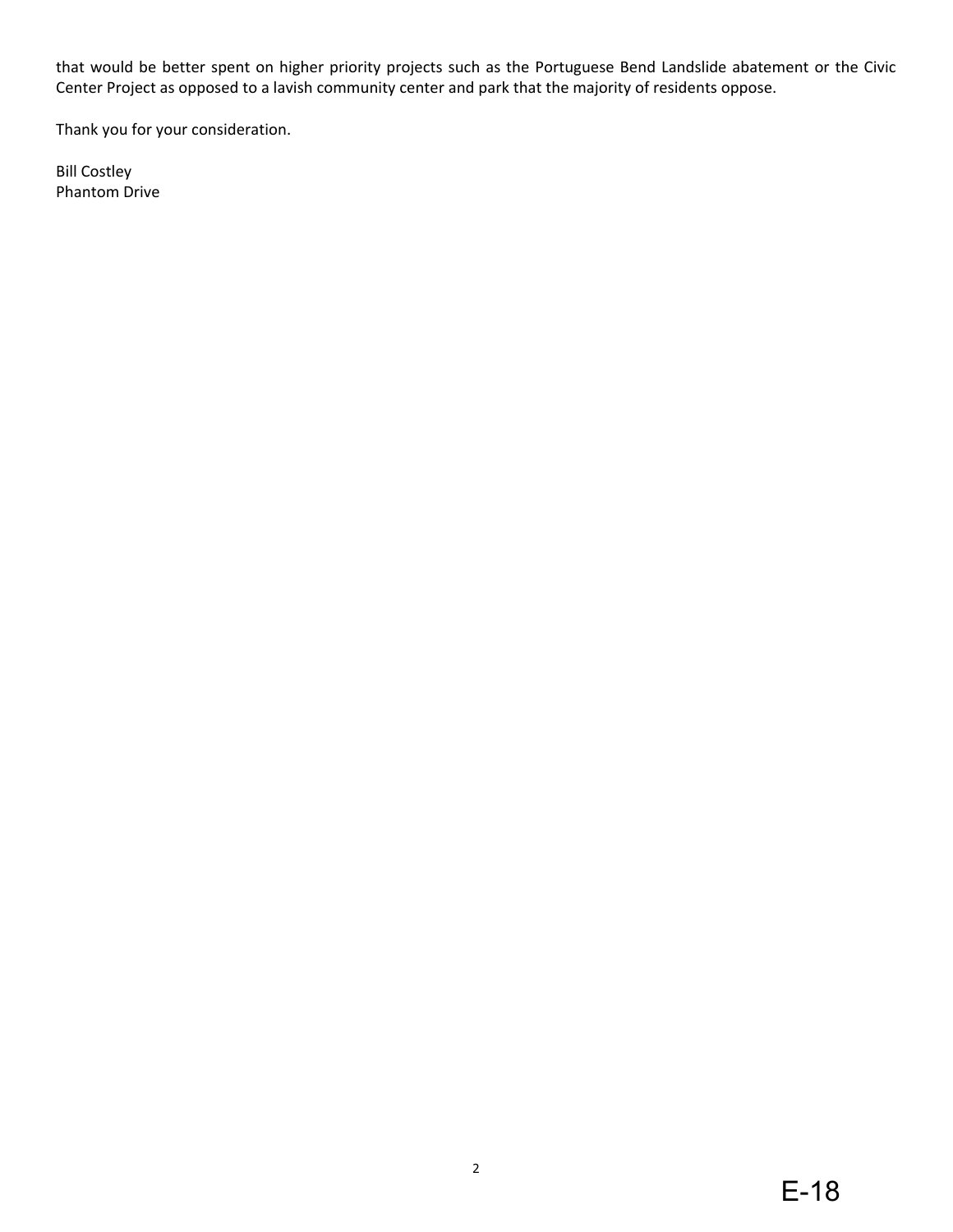#### iBank Financing Process

The Infrastructure State Revolving Fund (ISFR) Program with iBank offers low-cost public financing to state and local governments. ISRF financing is available between \$50,000 to \$25 million with the loan terms up to a maximum of 30 years or the useful life of the project.

Below is an estimated processing timeline to obtain an ISFR loan with iBank.



The first step is a preliminary review in which iBank's credit committee reviews the City's financials and the proposed project to ensure that the financing complies with underwriting criteria. Once the credit committee approves the project, the City would receive an invitation to apply for the loan. iBank would work with Staff to draft the resolution for the City Council's consideration at a future meeting and assist with the application and the preparation of the staff report for the iBank's Board of Directors. Once the board approves the loan, its legal counsel would prepare the legal documents to fund the loan.

If the City Council proceeds with the FAC's recommendation, the total estimated project cost may have to be revised to include the cost for financing the project with iBank over a 10-year term. The financing cost for the 10-year loan is estimated at \$855,400 at this time. The annual payment for the 10-year loan is estimated at \$635,540 coming from the CIP excess fund reserve based on a proposed \$5.5 million loan.

If the City Council approves using iBank as a lending option, Staff seeks authorization from the City Council to proceed with Step 1, preliminary review, and specific details on the financing process. Staff would bring back a report to update the City Council on the process and details as they become available. It is also important to note that the loan would not be finalized until approved and accepted by the City Council at a public meeting.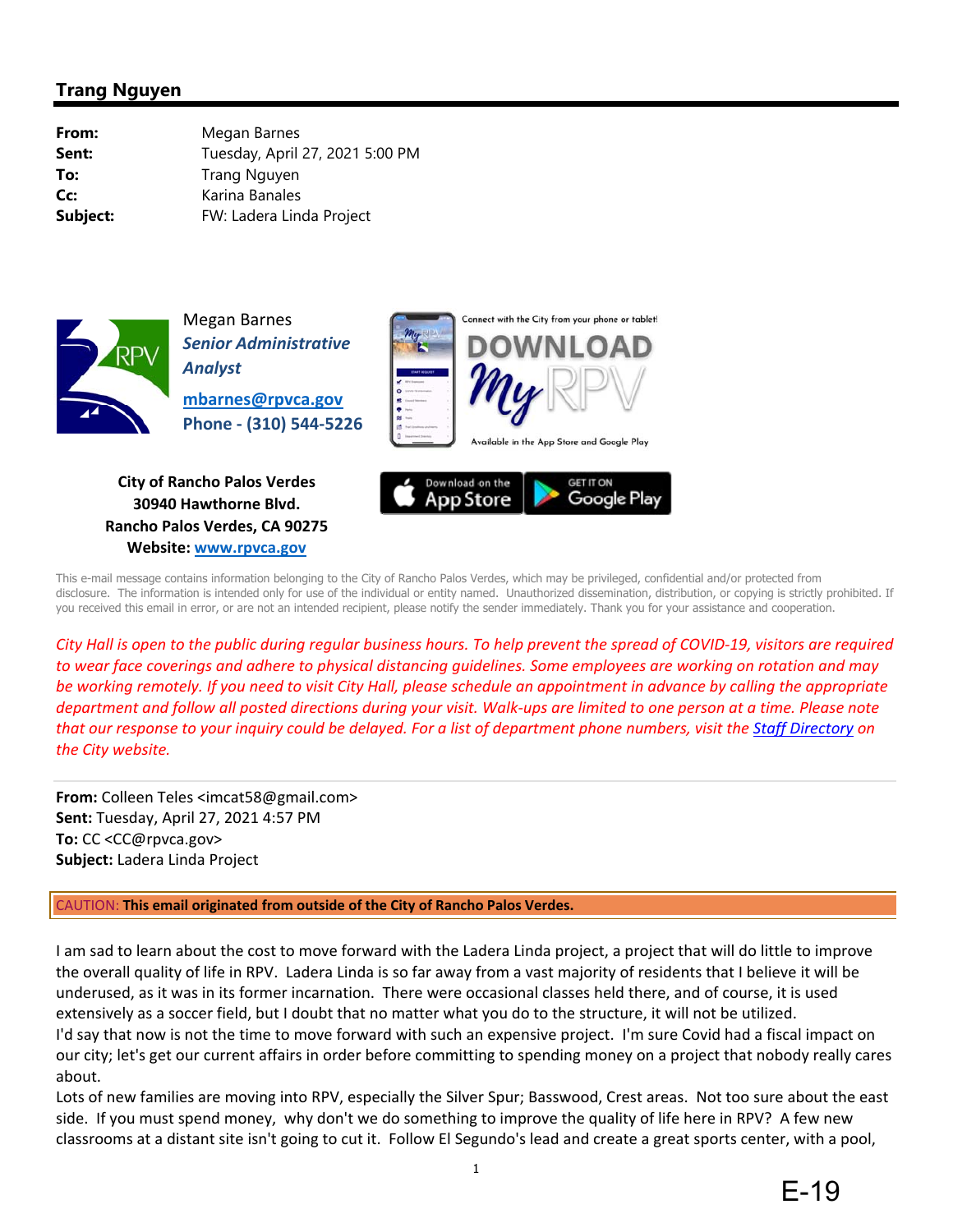## **Framework to Replenish the CIP Fund**

Besides reviewing, evaluating, and providing a recommendation for financing options for the project, the FAC also recommends the combined use of the following to replenish the CIP Fund Reserves:

- Using interest earnings from CIP's fund balance.
- Transferring any surplus from the General Fund to the CIP Fund Reserve; and,
- Developing a capital campaign to raise private donations.

## Interest Earnings

Over the last two years, the CIP Fund has earned almost \$1 million in interest earnings. In FY 2018-19, the interest earned was \$509,000 and \$471,000 in FY 2019-20. For the current fiscal year, the estimated interest-earning is approximately \$300,000. The Subcommittee recommends using the interest earned to replenish the fund balance. Staff has taken a conservative approach and projected a flat \$200,000 annually in interest earnings in the forecast model. This is to account for the timing of the disbursement of funds on the project compared to the interest earning from the loan disbursement and the ARPA allocation. The FAC supported this recommendation.

## Surplus Transfers from the General Fund

Typically, in December, the Finance Department brings forward a staff report on the City's unaudited actuals of the previous fiscal year. This report highlights any surplus/deficit in the General Fund, revenues minus expenditures. Looking back at the last four years, the General Fund ended the year with a surplus ranging from \$223,000 to \$1.9 million. The estimated surplus for FY 2020-21, as presented in the preliminary budget report, is over \$700,000.

|                          | FY 2020-21               | FY 2019-20     | FY 2018-19     | FY 2017-18     | FY 2016-17     |
|--------------------------|--------------------------|----------------|----------------|----------------|----------------|
| Revenues                 | 28,529,200               | 29,499,005     | 31,911,048     | 30,682,619     | 29,449,666     |
| Expenditures             | (27, 802, 800)           | (28, 538, 827) | (29, 201, 461) | (29, 429, 062) | (27, 692, 362) |
| PO Carry-forward         | -                        | (167,175)      | (341, 432)     | (715, 164)     | (963, 643)     |
| Continuing appropriation | $\overline{\phantom{a}}$ | (569,400)      | (400,000)      | (300,000)      | (415,000)      |
| <b>Surplus</b>           | 726,400                  | 223,603        | 1,968,155      | 238,393        | 378,661        |

## **Table 4: Five-Year History of the General Fund Surplus**

*\*FY 2020-21 surplus is an estimate based on the third quarter review in preliminary budget report.*

Based on this information, the FAC recommends transferring a portion of the surplus calculated at year-end to the CIP Fund to replenish the excess reserve. For the purpose of the model, Staff used \$200,000 annually as the additional transfer from the General Fund, which is the lowest surplus over five years. The FAC supported this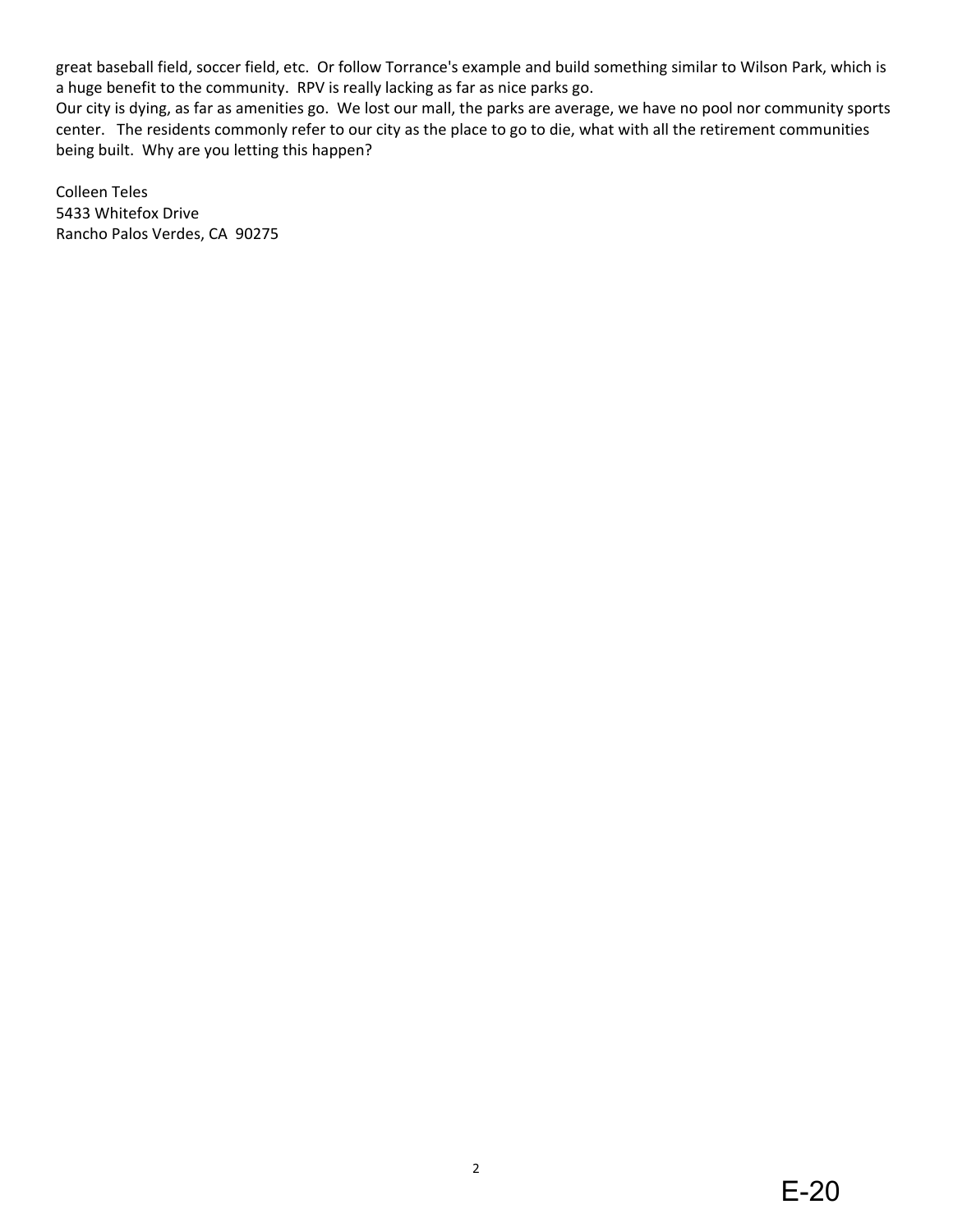#### recommendation. If acceptable, this option will be included in the year-end report that goes to the City Council every December.

## Capital Campaign

The Subcommittee also recommended the use of private donations to replenish the CIP fund balance. The approach for this recommendation would be a more inclusive approach by developing a donation program for the City's various capital projects. To encourage donations, the capital campaign could provide a donor wall and naming opportunities pursuant to City Council Policy No. 37. Any donation received would go directly to replenish the CIP Fund.

If acceptable, the FAC recommends that the City Council appoint a City Council subcommittee or create a new committee and onboard a consultant to develop a capital campaign program. At this time, the City Council may wish to have the Public Facilities Subcommittee, consisting of Mayor Alegria and Councilman Cruikshank, to serve in this capacity.

## **ADDITIONAL INFORMATION:**

## Minor Modification No. 1

On May 5, 2021, the Director of Community Development issued a Notice of Decision (NOD) for approval of Minor Modification No. 1 to the City Council-approved Conditional Use Permit, Variance, Grading Permit, and Site Plan Review for the Ladera Linda Community Center and Park Project (Case No. PLCU2020-0007). The design modifications include the reconfiguration of the proposed open-air restroom configuration (individual water closets and communal wash area) into enclosed, and separate men's and women's restrooms consisting of traditional stalls and washbasins, and minor reconfiguration of the parking lot, as seen in the revised site plan below:

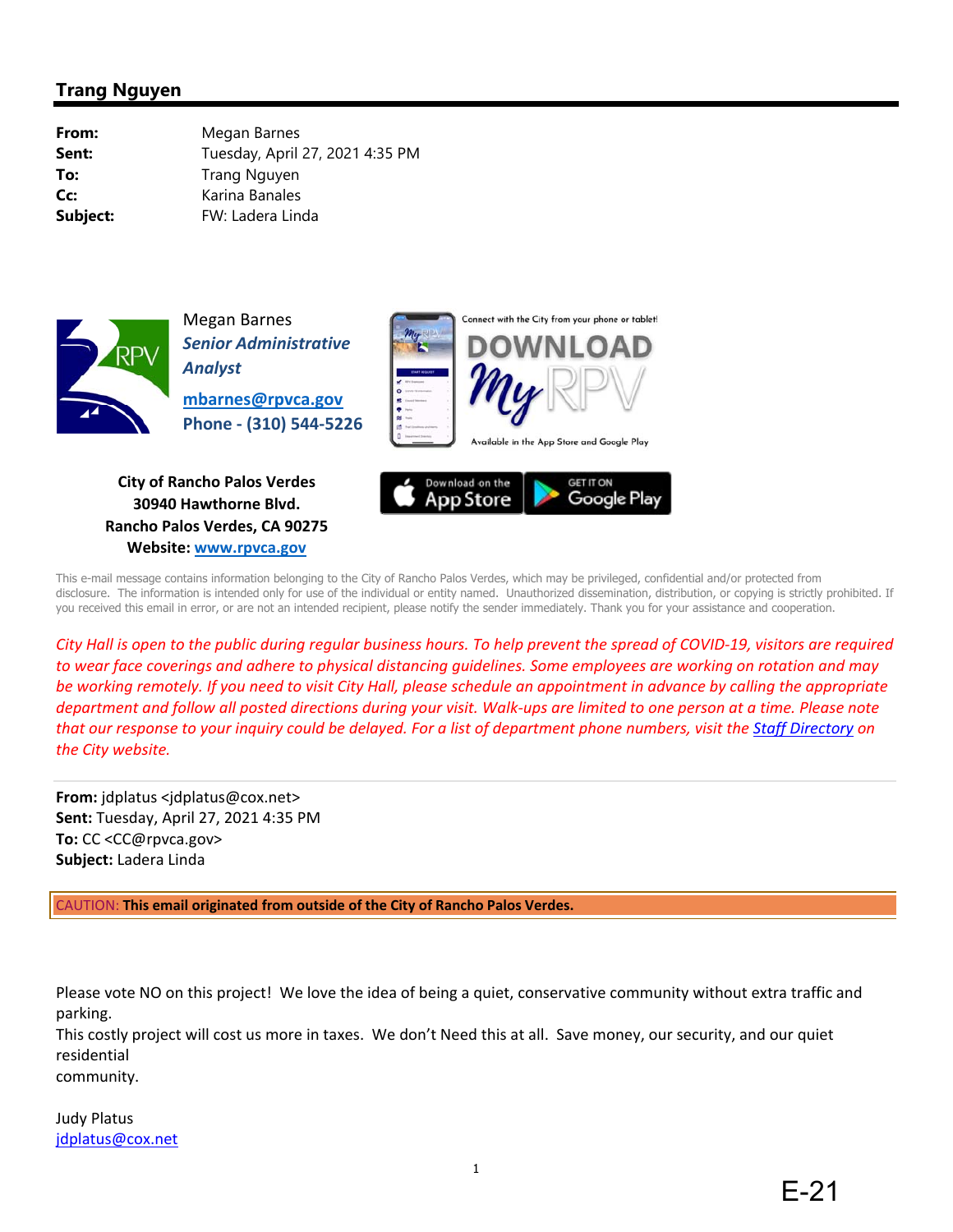The NOD provides for a 15-day period to appeal the Director's decision to the City Council. A \$2,275.00 appeal fee must accompany any appeal letter. If no appeal is filed, the Director's decision will be final at 5:30 PM on Thursday, May 20, 2021.

#### Project Cost Estimate Update

As a result of the approval of Minor Modification No. 1, Staff is working on estimating the full cost of enclosing the bathrooms to accommodate a separate men's and women's bathroom. At this time, the anticipated cost of enclosing the bathrooms remains approximately \$175,000 as stated in the April 6, 2021 Staff Report plus any escalation, associated soft costs, and contingency. Additionally, Staff is working to estimate the cost of installing security shutters on glass surfaces, which is anticipated to be approximately \$250,000 plus escalation, associated soft costs, and contingency.

In response to community feedback, Staff is working with the project's cost estimator (MGAC Inc.) to reformat the project cost estimate document to include more detailed information that can be presented in a format that is easily interpreted by the general public. The updated and re-formatted cost estimate is expected to be complete in the next several weeks, at which time it will be made available to the public and presented to the City Council at a future meeting.

The design of the enclosed bathrooms and security shutters, as well as the cost estimate updates and format changes are an additional service that will require an amendment to the Johnson Favaro contract. This contract amendment is estimated to be brought to City Council as early as June 2021.

In the coming weeks and months, Staff will bring other contract amendments to the City Council as the design progresses further towards construction documents. These will include hiring a security sub-consultant and a dry utility coordination sub-consultant, among others. Such sub-consultants and similar contract amendments were accounted in the overall project cost estimate presented to the City Council on April 6 and do not represent a cost increase.

#### Project Construction Manager

Based on City Council directive at the April 12 CIP workshop, Staff is in the process of publishing a request for proposal to on-board a project construction manager. Between now and the adoption of the budget in June 2021, staff will collect proposals and conduct selection interviews, that may include the participation on the interview panel by the City Council Public Facilities Subcommittee, so that a professional service agreement may be considered by the City Council soon after the budget is adopted.